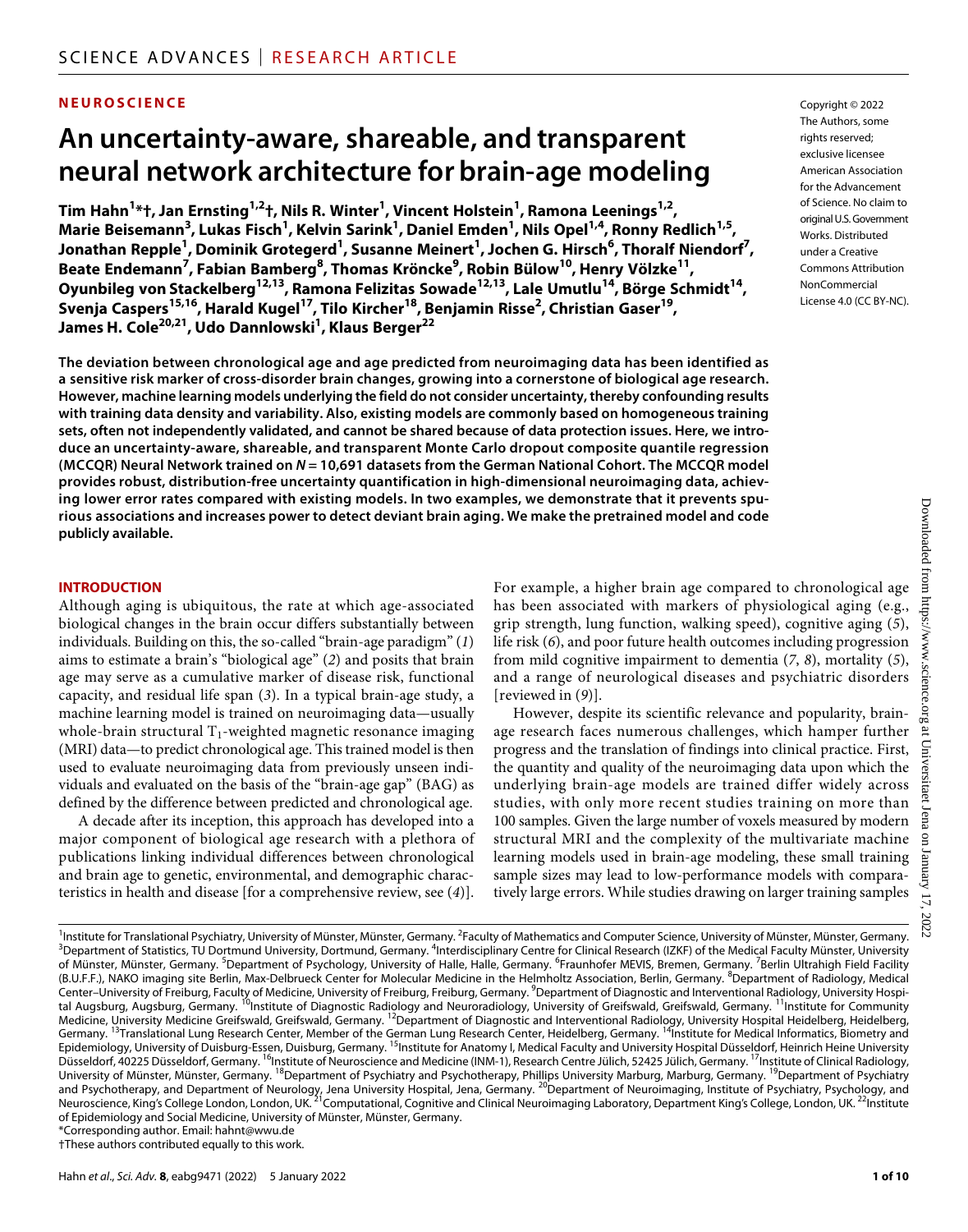exist, historical models are of limited value as they cover only a certain age range [cf., for example, the UK Biobank (*3*) dataset including subjects older than 45 years only]. In contrast, more recent studies train on several publicly available datasets that have reached training sample sizes of up to *N* = 2001 covering the full adult age range (*10*). Also, more recent studies [enhancing neuro imaging genetics through meta-analysis (ENIGMA) (*11*) or Kaufmann *et al.* (*12*)] have reached very good performance in large training and validation datasets despite focusing on a limited set of morphological features. These studies clearly provide major improvements with regard to previous studies.

Second, the assessment of the performance of the trained model is often severely hampered by small validation datasets. With so-called leave-one-out cross validation—a validation scheme that relies on averaging performance across *N* models using a validation dataset size of  $N = 1$  in each iteration—the norm rather than the exception, performance estimates are often highly variable. If independent model validation on previously unseen datasets is conducted at all, validation samples are often small. Since validation sample sizes below  $N = 100$  may yield a substantial percentage of spuriously inflated performance estimates, the stability of brain-age estimates underlying many brain-age studies might be questioned (*13*). Further, validation on large independent datasets including data from multiple recruitment centers and imaging sites has only improved recently with studies such as Bashyam *et al.* (*14*), who used a cross-disorder sample comprising  $N = 11,729$  participants. Also, brain-age models are regularly not evaluated regarding potential biases such as gender, for which fitting separate models might be beneficial.

Third, although the initial brain-age framework suggested linear relevance vector regression (RVR), algorithms commonly used today also include (nonlinear) support vector machines (SVMs) and, more recently, Gaussian process regressors (*4*). Often, the choice of algorithm is not justified, and empirical comparisons of different approaches are rare. Especially problematic is the fact that Gaussian process regression (GPR) and RVR runtimes scale cubically with the number of samples, rendering training on large datasets difficult. Also, models trained using these algorithms cannot be shared among researchers because of data protection issues as they allow for a partial or even complete reconstruction of the training data, thereby hampering external validation. Moreover, the lack of publicly available brain-age models forces researchers

to use a large portion of their data for brain-age model training and validation—either vastly decreasing statistical power for subsequent analyses or introducing additional variation because of cross-validation.

Fourth, an analysis regarding which characteristics of the brain drive brain-age predictions is either not conducted at all, or results are not comparable across studies because of different preprocessing and algorithm-specific importance score mapping. For example, mapping SVM weights as a proxy for feature importance may yield vastly different results, compared with deriving Gaussian process g-maps (*15*), rendering results incomparable. In addition, studies investigate the properties and performance of the machine learning model, not the interaction with single-subject data underlying predictions, thereby disregarding individual differences driving predictions. With ever-growing samples allowing for the application of ever more sophisticated machine learning algorithms, this underscores the need for a principled approach to transparency [cf. explainability (*16*)] that is comparable across algorithms.

The core metric of the field—i.e., the difference between chronological and predicted brain age (commonly referred to as BAG) does not account for uncertainty in model predictions. Not adjusting the BAG for uncertainty, however, renders findings of altered aging confounded with data density and variability [cf. the concept of normative modeling (*17*) for an introduction]. Specifically, deviations between chronological age and BAG may arise not only from neural changes as intended but also erroneously from high uncertainty. Therefore, failing to properly model uncertainty may lead to spurious results, which depend on the characteristics of the training sample and properties of the model rather than on the underlying association of a variable with BAG. Uncertainty arising from noise inherent in the observations (i.e., aleatory uncertainty) and uncertainty arising from the model itself (i.e., epistemic uncertainty) must be considered. Figure 1 illustrates the concept of adjusting the BAG by individual uncertainty.

While not commonly used in brain-age research, algorithms often used in brain-age modeling such as RVR and the GPR are, in principle, capable of modeling aleatory and epistemic uncertainty. For high-dimensional inputs, however, uncertainty estimation becomes exceedingly difficult using these methods. This has sparked a plethora of research into alternative approaches, especially for neural networks (*18*–*20*). While interesting, most of these approaches



**Fig. 1. Example data illustrating the effects of adjusting the BAG for individual uncertainty.** Left: Regression model (solid line) with uncertainty estimate (e.g., 95% predictive interval; dotted lines) trained on toy data with varying density and variability (light grey) was applied to three test samples (dark gray). BAG is defined as a test sample's distance from the regression line. Right: Uncertainty adjustment increases BAG in areas of low uncertainty (left-most test sample) and decreases it in areas of high uncertainty (right-most test sample).  $\sigma_{a}$ , aleatory uncertainty;  $\sigma_{e}$ , epistemic uncertainty.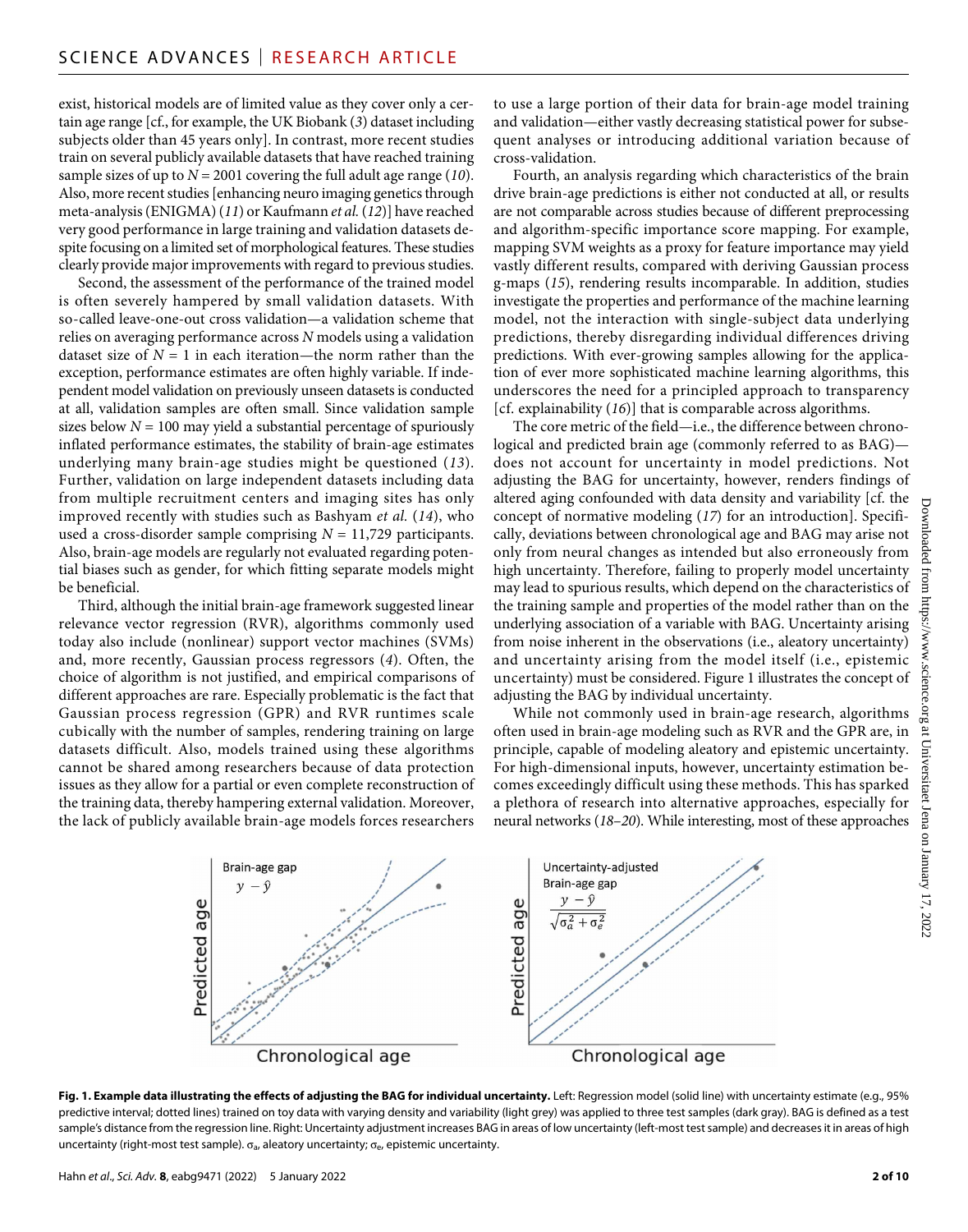do not consider aleatory and epistemic uncertainty together, and none have been applied to brain-age research.

Here, we address these issues by (i) introducing a robust Monte Carlo dropout composite quantile regression (MCCQR) Neural Network architecture capable of estimating aleatory and epistemic uncertainty in high-dimensional data; (ii) training our model on anatomical MRI data of *N* = 10,691 individuals between 20 and 72 years of age from the German National Cohort (GNC); (iii) validating the resulting model using leave-site-out cross-validation across 10 recruitment centers and 3 additionally independent, external validation sets comprising a total of  $N = 4004$  samples between 18 and 86 years of age; (iv) benchmarking the MCCQR model against the five most commonly used algorithms in brainage modeling with regard to predictive performance and quantification of uncertainty; (v) systematically assessing model bias for gender, age, and ethnicity; and (vi) developing a unified explainability approach based on the combination of occlusion-sensitivity mapping and generalized linear multilevel modeling to identify brain regions driving brain-age predictions. Building on data from the GNC study, we apply the MCCQR model to predict uncertaintyadjusted brain-age gaps and investigate their association with body mass index (BMI) and major depressive disorder. As training data cannot be reconstructed from the MCCQR model, we make the pretrained model publicly available for validation and use in future research.

#### **RESULTS**

#### **Model performance**

We evaluated our MCCQR Neural Network model against five commonly used algorithms in brain-age modeling—namely, the RVR, linear SVM, SVM with a radial basis function kernel (SVM-rbf), GPR, and least absolute shrinkage and selection operator (LASSO) regression—regarding predictive performance. For comparison, we also evaluated a version of our neural network model without uncertainty quantification but with an otherwise identical network structure and hyperparameters [artificial neural network (ANN)].

We iteratively trained our model on data of patients recruited by 9 of the 10 recruitment centers contributing MRI data to the GNC  $(N = 10,691)$  and predicted brain age for all samples from the remaining center. This leave-site-out cross-validation showed a median absolute error (MAE) across all 10 recruitment centers of 2.94 years (SD = 0.22) for the MCCQR model. Performance of the other algorithms ranged from 3.05 ( $SD = 0.22$ ) for both GPR and SVM to 4.25 (SD = 0.30) for LASSO regression. Results of 10-fold cross-validation corroborate this ranking of performance with the MCCQR, reaching an MAE of 2.95 years (SD = 0.16) with GPR and SVM MAE =  $3.09$  (SD = 0.11) and LASSO regression MAE =  $4.19$  $(SD = 0.11)$ . The ANN obtained MAE = 3.10  $(SD = 0.14)$  for leavesite-out cross-validation and  $MAE = 3.02$  (SD = 0.15) for 10-fold cross-validation.

While cross-validation performance—particularly across recruitment centers—usually provides good estimates of generalization performance, it does not consider additional sources of variability such as different data acquisition protocols, alterations in recruitment, or sample characteristics. Therefore, we validated all models in three independent samples ( $N = 4004$ ), namely, the BiDirect study, the Marburg-Münster Affective Disorders Cohort Study (MACS), and the Information eXtraction from Images (IXI) dataset. To

assess stability under real-world conditions of later use, these samples covered a larger age range than the training data (20 to 86 years versus 20 to 72 years in the GNC sample) as well as less restrictive exclusion criteria (for a detailed description, see Materials and Methods): For the BiDirect sample (*N* = 1460), the MCCQR model reached an MAE of 3.45 years. Performance of the other models ranged from 3.60 for the RVR to 4.79 for the SVM-rbf. The ANN reached an MAE of 3.76 years. In the MACS sample  $(N = 1986)$ (*21*), the MCCQR model reached an MAE of 3.92, while the other models obtained generalization performance between 4.15 (GPR and SVM) and 9.92 (SVM-rbf). The ANN reached MAE  $= 3.76$ years. Last, we evaluated performance on the publicly available IXI dataset [\(www.brain-development.org,](http://www.brain-development.org) *N* = 561). The MCCQR model and the ANN reached an MAE of 4.57 and 4.48 years, respectively. The other models' performances ranged between MAE = 4.91 years (RVR) and  $MAE = 8.10$  (SVM-rbf). Table 1 shows individual model performance for leave-site-out, 10-fold cross-validation, and the three independent validation samples. The MCCQR achieves lower MAE compared with all other algorithms commonly used in brain-age research. The ANN displays lower MAE than the MCCQR in two of five cases, indicating a slight advantage for the neural network architecture disregarding uncertainty in these cases.

#### **Uncertainty quantification**

Adjusting BAG for aleatory and epistemic uncertainty is crucial as findings of altered aging may otherwise be driven by, e.g., training data density and variability. While algorithms such as RVR and GPR are, in principle, capable of modeling aleatory and epistemic uncertainty, performance on high-dimensional data may be problematic. To evaluate the quality of the uncertainty quantification, we estimated uncertainty using the MCCQR, RVR, and GPR (note that the other algorithms do not readily provide uncertainty estimates). Then, we assessed prediction interval coverage probability (PICP), i.e., the probability that a sample's true value is contained within the predictive interval. Figure 2 depicts PICPs for given  $\frac{1}{65}$ quantile values for cross-validation and the three independent validation datasets. Note that underestimation of uncertainty is highly problematic as samples may be erroneously characterized as deviants from the normal brain-aging trajectory. Overestimation of uncertainty decreases the ability to detect outliers, rendering the approach more conservative. While the GPR substantially overestimates uncertainty in all datasets, RVR and MCCQR provide high-quality

## **Table 1. MAE for all models, cross-validation schemes, and independent validation samples.** CV, cross-validation. For cross-validation, SD across folds is given in parentheses.

| <b>Model</b> | Leave-site-<br>out CV | 10-Fold CV | <b>BiDirect</b> | <b>MACS</b> | IXI  |
|--------------|-----------------------|------------|-----------------|-------------|------|
| <b>RVR</b>   | 3.37(0.16)            | 3.32(0.13) | 3.60            | 5.07        | 4.91 |
| GPR          | 3.05(0.22)            | 3.09(0.11) | 3.74            | 4.15        | 5.03 |
| <b>SVM</b>   | 3.05(0.22)            | 3.09(0.11) | 3.74            | 4.15        | 5.03 |
| SVM-rbf      | 4.19(0.27)            | 4.16(0.16) | 4.79            | 9.92        | 8.10 |
| LASSO        | 4.25(0.30)            | 4.19(0.12) | 4.44            | 8.35        | 6.94 |
| <b>ANN</b>   | 3.10(0.14)            | 3.02(0.15) | 3.56            | 3.76        | 4.48 |
| <b>MCCOR</b> | 2.94(0.22)            | 2.95(0.16) | 3.45            | 3.91        | 4.57 |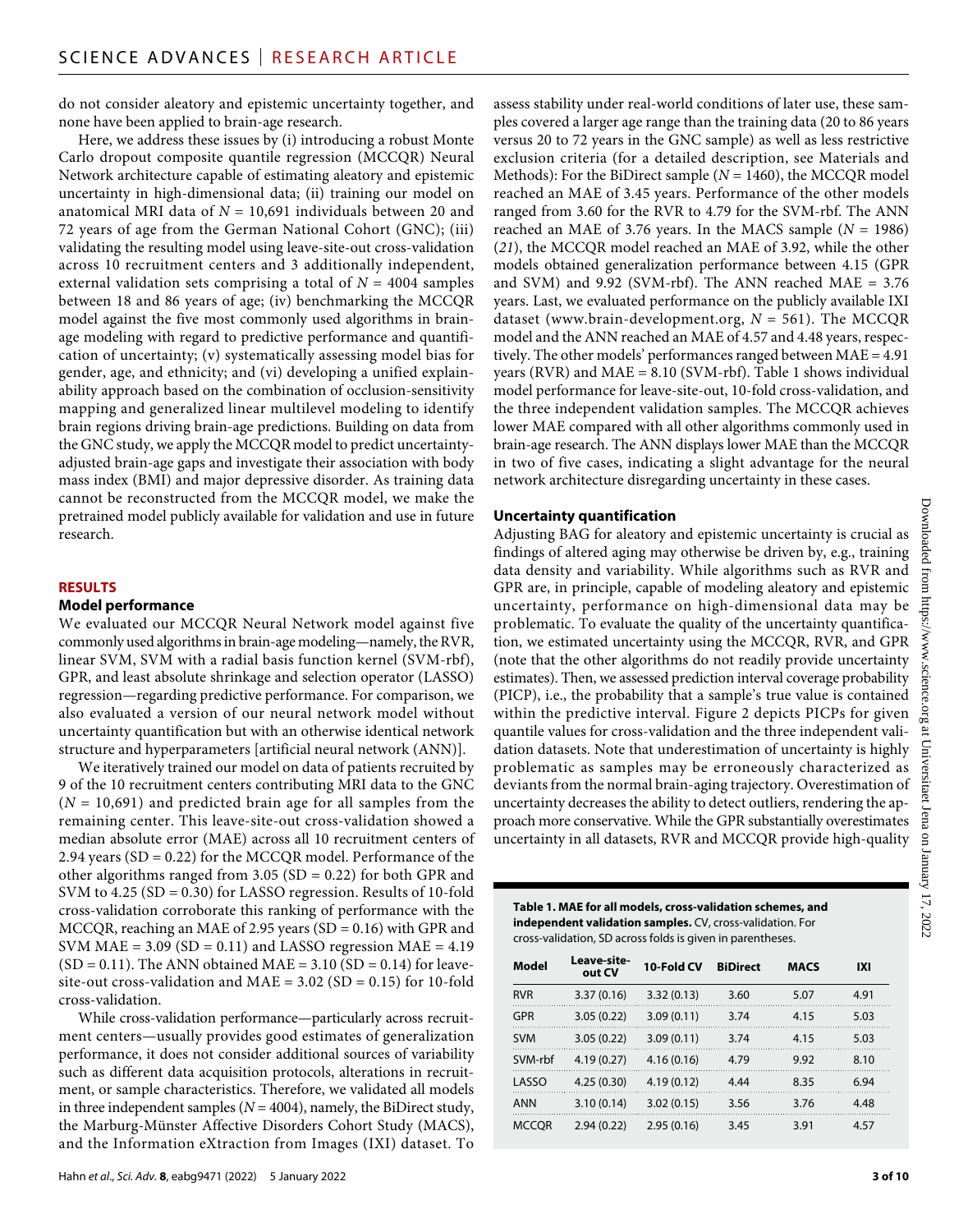

**Fig. 2. PICP for leave-site-out GNC and independent validation samples (BiDirect, MACS, and IXI) for the RVR, the GPR, and our MCCQR Neural Network.** Underestimation (overestimation) of uncertainty occurs if empirical PICPs are below (above) optimal PICP as indicated by the solid line.

uncertainty estimations for GNC and BiDirect datasets. MCCQR outperforms RVR in the MACS and IXI datasets. Note that incorporating epistemic or aleatory uncertainty alone—as has recently been suggested (*20*) for brain-age models—systematically underestimates uncertainty (see fig. S1).

#### **Relevance of uncertainty adjustment**

As outlined above, brain-age gaps may arise not only from brain changes as intended but also erroneously from high uncertainty, i.e., a person may have a large BAG not only due to actual changes in the brain but also due to properties of the underlying machine learning model that arise from characteristics of the training data such as data density and variability. Here, we empirically demonstrate two such cases.

First, we investigated the association of BAG and BMI in the GNC study data. On the basis of this, we find a significant association between BMI and BAG ( $F_{1,10,344} = 7.06$ ,  $P = 0.008$ ). However, this effect is no longer observed if uncertainty is considered by scaling BAG with the SD of the individual predictive distribution  $(F_{1,10,344} = 0.15, P = 0.697)$ . Correspondingly, effect size (partial  $\eta^2$ ) was reduced by 98%.

Second, we investigated the difference in BAG between a population sample (*N* = 1612) and patients suffering from major depressive disorder (*N* = 1541) from the MACS and the BiDirect sample. While the standard analysis based on BAG failed to reveal a significant difference  $(F_{1,3148} = 1.61, P = 0.204)$ , the same analysis based on uncertainty-corrected BAG detected a significant effect  $(F_{1,3148} = 5.59, P = 0.018)$ . Likewise, partial  $\eta^2$  was increased by 247%.

#### **Bias assessment**

As machine learning models are not programmed but trained, they will mimic systematic biases inherent in their training data (*22*). While this potential algorithmic bias must be carefully investigated with regard to performance differences in specific subgroups to determine for which populations it yields robust estimates, it is often neglected in brain-age research [for an in-depth discussion, see (*23*)]. Here, we investigated model performance differences for gender, ethnicity, and age.

We found that model performance of the MCCQR did not substantially differ with regard to gender, reaching a standardized MAE of 0.459 for females and a standardized MAE of 0.456 for males in the BiDirect dataset (due to different age ranges between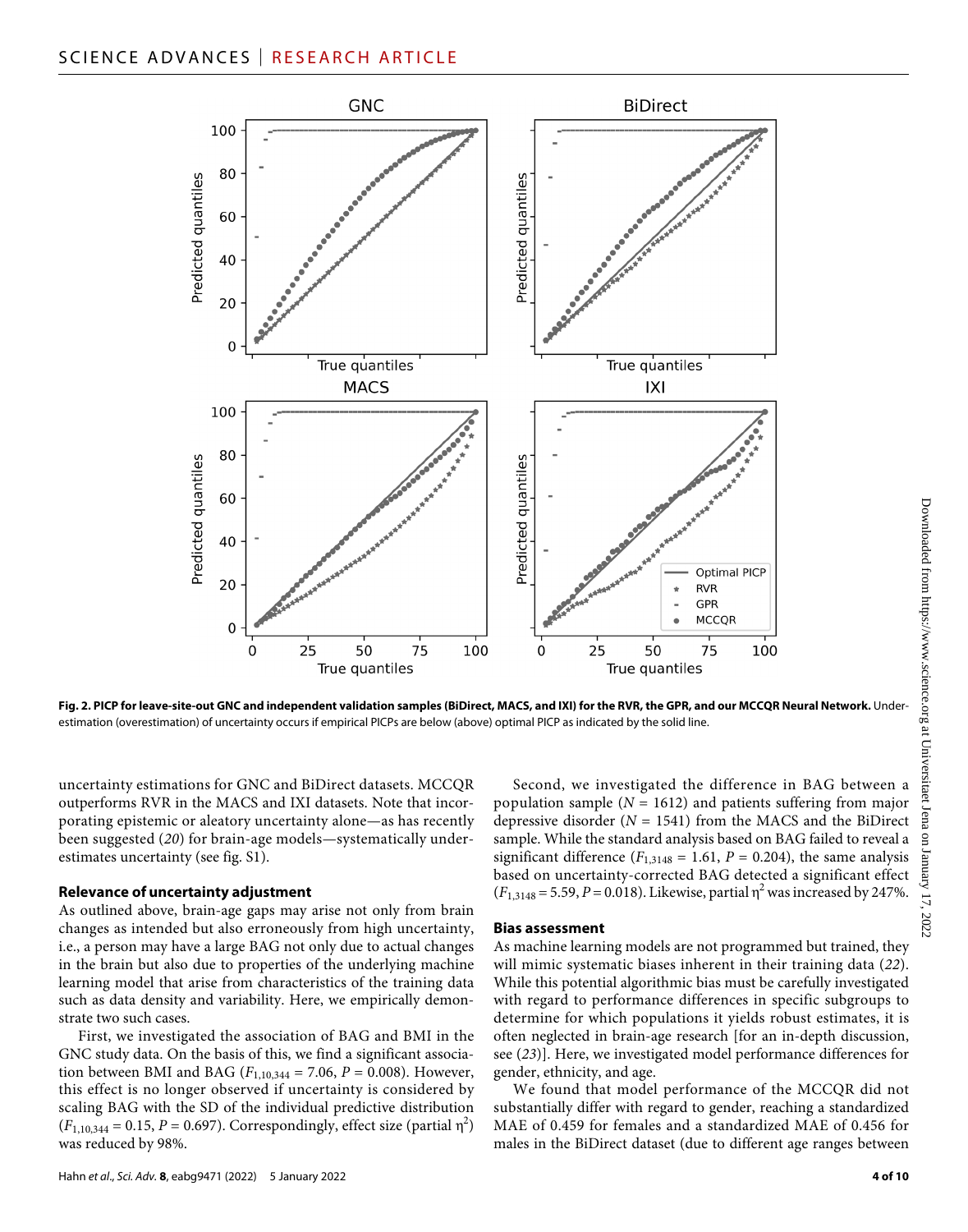males and females, we standardized MAE to make results comparable). In the MACS dataset, standardized MAE reached 0.298 in females and 0.264 in males. For the IXI dataset, the model reached a standardized MAE of 0.264 in females and 0.300 in males. Note that we defined gender as male and female as no further information on other genders was available. Regarding ethnicity, we tested our model on a publicly available dataset from Beijing Normal University (*N* = 179) between 18 and 28 years of age. Despite the low age range, the MCCQR failed to provide reasonable brain-age predictions with an MAE = 8.39. Last, we investigated model performance across different ages. As commonly reported in brain-age studies, we observed a correlation between BAG and age (*r* = −0.39) and between uncertainty-corrected BAG and age (*r* = −0.43) in the BiDirect sample. The same is true for the MACS dataset (BAG, *r* = −0.36; uncertainty-corrected BAG, *r* = −0.40) and the IXI dataset (BAG, *r* = −0.70; uncertainty-corrected BAG *r* = −0.75), implying that in all three validation datasets, performance is better in older participants (see fig. S2). Thus, we included age as a covariate in all statistical analyses involving the BAG in the "Relevance of uncertainty adjustment" section.

#### **Explainability**

Combining occlusion-sensitivity mapping and generalized linear multilevel modeling, we investigated which brain regions are relevant for accurate brain-age prediction in the MACS sample (*N* = 1986). We show that occlusion—i.e., the exclusion of data—of any of the 116 regions of the Automated Anatomical Labeling brain atlas significantly affected model performance (largest *P* < 0.001; see table S1). Occlusion of five regions leads to increased BAG, while occlusion of 107 regions decreased BAG. Strongest BAG-increasing effects were observed for left and right putamen and left Heschl's gyrus. Strongest BAG-decreasing effects were observed for right inferior temporal gyrus, left middle temporal gyrus, and left middle frontal gyrus (see fig. S3).

#### **DISCUSSION**

We trained an uncertainty-aware, shareable, and transparent MCCQR Neural Network on  $N = 10,691$  samples from the GNC. This model achieves lower error rates compared with existing models across 10 recruitment centers and in three additional, independent validation samples ( $N = 4004$ ). The model thus generalized well to independent datasets with larger age range than the training data. In contrast to currently used algorithms—which either do not provide uncertainty estimates or over- or underestimate uncertainty the MCCQR model provides robust, distribution-free uncertainty quantification in high-dimensional neuroimaging data. Building on this, we show in  $N = 10,691$  subjects from the GNC that a spuriously inflated brain-age deviation effect for BMI is found if uncertainty is ignored. Likewise, we demonstrate in the BiDirect sample that correcting for uncertainty also increases power to detect altered aging in major depressive disorder  $(N = 688)$  as compared with a population sample  $(N = 719)$ . These findings underscore the need to adjust brain-age gaps for aleatory and epistemic uncertainty. Nonadjustment for these uncertainty components led to false-positive and false-negative findings in our studies.

While the importance of uncertainty quantification has been discussed at length in the context of normative modeling [cf. (*17*) for a discussion of the relevance of including aleatory and epistemic

uncertainty] and two of the algorithms commonly used in brain-age research (mainly GPR) provide uncertainty quantification, it has largely been ignored in the brain-age literature to date. This could be due to several reasons: First, GPR and RVR do not scale well to large datasets as they require the inversion of the kernel matrix, and more scalable GPRs based on variational Bayes are still an active area of research. Second, reasonable uncertainty estimation for GPR models becomes exceedingly difficult in situations in which the number of features far exceeds the number of samples as is the case in virtually all MRI studies. This issue also arose in our study, leading to unreasonable uncertainty estimates (cf. Fig. 2). Third, GPR and RVR models require the full training sample to make predictions. While scalable GPR approaches only require a subset of the training data, the quality of predictions directly depends on the number and representativity of these so-called induction points. Note that in our study, the RVR algorithm's uncertainty quantification was of high quality in the GNC and BiDirect data but decreased in comparison to the MCCQR in the MACS and IXI datasets. This performance might render it a viable alternative with regard to uncertainty quantification in some cases. However, as literally the entire training dataset is required to make predictions using RVR, the data protection issues arising from this largely prohibit model sharing and thus independent validation.

A recent study also recognized the issue of uncertainty quantification for brain-age modeling and used quantile regression (QR) to estimate aleatory uncertainty in brain-age prediction (*20*). While this approach accounts for aleatory uncertainty induced by, e.g., measurement error, it does not consider epistemic uncertainty, i.e., uncertainty in the model weights. Empirically, we showed that accounting for aleatory uncertainty only substantially underestimated true uncertainty (cf. fig. S1). If data density differs over age groups, seemingly uncertainty-corrected brain-age gaps may still be confounded. Thereby, deviant brain ages might spuriously arise from differential training data density—an effect especially problematic given the relatively small training sample sizes used in most brain-age studies. In addition, it may be difficult to detect as only subsets of BAGs of a given sample are affected.

As mentioned above, our approach is intimately related to normative modeling (*17*). In contrast to this approach, however, we do not seek to quantify voxel-wise deviation, but deviation on the level of the individual. Hence, we do not predict single voxel data from chronological age, but chronological age from the multivariate pattern of whole-brain data. While this directly yields brain-age predictions on the level of the individual—hence circumventing the need to estimate individual-level predictions based on extreme value statistics or the combination of deviations across voxels as has been suggested for normative modeling—it cannot directly be used as a brain mapping method. To this end, we adopted an occlusionsensitivity mapping approach, which quantifies regional importance as the reduction in BAG when features from a specific region are withheld (*24*). Compared with other approaches to explainability such as the visualization of the network weights using, e.g., layerwise relevance propagation (*25*), occlusion-sensitivity mapping comes with the benefit of yielding relevant features for each individual. From a methodological point of view, the multilevel model used in this study holds crucial advantages over the commonly used massunivariate approach. First, in the mass-univariate approach, estimates for the effect of the predictors on BAG are only informed by one region. In the multilevel framework, however, each estimate is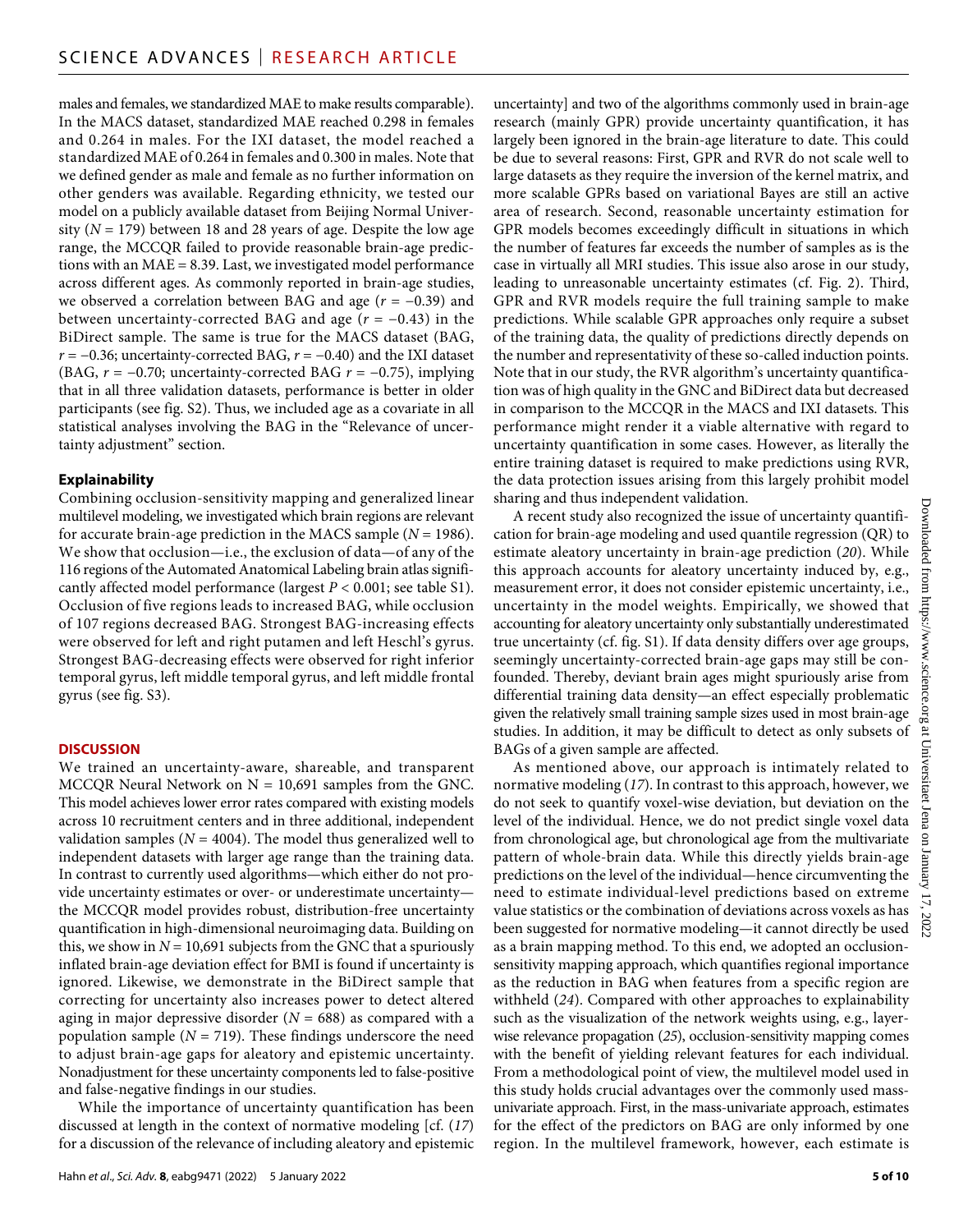informed not only by its region but also by all other regions. Second, the multilevel model enables us to include theoretically necessary control variables, which vary over brain regions, but not over samples, such as the size of each region of interest (ROI). Third, the multilevel approach controls for dependency within the model, alleviating the need for multiple comparison correction as required in the mass-univariate case (*26*). This analysis revealed that occlusion of any region resulted in a significant change of brain-age predictions, underscoring the multivariate, distributed nature of aging in the brain. Also, our results mitigate concerns that high-performance brain-age models might focus on a small subset of features not affected by pathology (*14*).

Machine learning models are trained on data and may thus mimic systematic biases inherent in their training data. Investigating performance in specific subgroups revealed that the MCCQR performed comparably for females and males. As is the case for most brain-age models, we observed a correlation between BAG and age. This behavior is not unexpected, as errors in regression modeling will always tend toward the mean (age in this case) of the training set. Nonetheless, it requires modeling age as a covariate in all analyses aiming to associate BAG with variables of interest [for an introduction to age-bias correction approaches in brain-age modeling, see (*27*)]. Investigating ethnicity bias, we showed that our model fails to accurately predict age in a Chinese sample. On the one hand, this limitation was to be expected given the GNC aims to recruit a random population sample of Germany. One the other hand, this effect underscores the need for systematic bias assessment. The MCCQR also offers an opportunity to remedy this issue (see below).

The MCCQR—in contrast to most approaches used in brain-age research—does not allow for the reconstruction of individual samples from the training sample. Thus, we make it publicly available. This is beneficial for three reasons: First, it allows others to independently assess MCCQR model performance. Second, it may markedly increase power and robustness of smaller brain-age studies by circumventing the need to train a brain-age model and test associations with variables of interest in the same dataset. Third, it enables researchers to continue training the model with more data. For example, fine-tuning the MCCQR model with data from other ethnic groups—e.g., Asian—would help the model generalize better. In this regard, future studies using additional data from ethnic groups ought to clarify whether it is ethnicity per se or, e.g., different MRI scanning protocols that have led to lower performance. In the same vein, our model could be extended by adding, e.g., three-dimensional convolution layers [as done, e.g., in (*10*, *14*)] to the MCCQR to allow predictions directly from raw MRI data without the need for preprocessing. While this study constitutes a first step toward incorporating uncertainty in brain-age modeling, it is limited in several ways. First, we evaluated the model neither on a large sample of older participants (>72 years) nor on a sample of adolescents. Second, we did not explicitly model GNC imaging sites during training, and a benchmark against state-of-the-art deep learning approaches is missing. Future studies could therefore not only evaluate the model but also increase generalization and usability by training on more diverse datasets and developing model architecture. We facilitate this research by making the pretrained model publicly available with this publication.

In light of this, we provide the uncertainty-aware, shareable, and transparent MCCQR architecture and pretrained model with the intention to stimulate further research and increase power for small-sample analyses. The pretrained PHOTON-AI model and code can be downloaded from the PHOTON AI model repository [\(www.photon-ai.com/repo](http://www.photon-ai.com/repo)).

#### **MATERIALS AND METHODS**

#### **Training and validation samples**

Whole-brain MRI data from five sources were used. We trained the MCCQR on the GNC sample. Results for leave-site-out and 10-fold cross-validation are also based on the GNC sample. Independent validation was based on the BiDirect sample, the MACS data, and the IXI dataset. Ethnicity bias assessment was conducted using the Beijing Normal University dataset (see below). In the following, we describe each dataset in more detail. Also, table S2 provides further sample characteristics, including sample sizes, gender distribution, age minimum and maximum, and SD.

#### *German National Cohort*

This cohort is one of the population-based "megacohorts" and examines 205,000 Germans, aged 20 to 72 years, in 18 study centers across Germany between 2014 and 2019 using a comprehensive program. Specifically, this included a 3.0-Tesla whole-body MRI  $(T_1w\text{-}MPRAGE)$  in 30,000 participants, performed in five GNC imaging centers equipped with dedicated identical magnets (Skyra, Siemens Healthineers, Erlangen, Germany) examining participants from 11 of the centers. This analysis is based on the "data freeze 100K" milestone for the first 100,000 participants, which also included the first 10,691 participants with completed MRIs of sufficient quality [for a detailed protocol, see (*28*, *29*)]. We calculated BMI from directly measured height and weight (kg/m<sup>2</sup>; mean Becks Depression Inven $tory (BDI) = 26.82$ ; SD  $BDI = 4.76$ ). To ensure that our models were not driven by data quality or total intracranial volume (TIV), we assessed the predictive power of the three data quality parameters provided by the Cat12 toolbox and TIV. We show that TIV, bias, noise, and weighted average interquartile range combined explain only 9.06% of variation in age using a linear SVM with 10-fold crossvalidation compared to the 86% achieved by the MCCQR model. *BiDirect*

The BiDirect study is an ongoing study that comprises three distinct cohorts: patients hospitalized for an acute episode of major depression, patients 2 to 4 months after an acute cardiac event, and healthy controls randomly drawn from the population register of the city of Münster, Germany. Baseline examination of all participants included a structural MRI of the brain, a computer-assisted face-to-face interview about sociodemographic characteristics, a medical history, an extensive psychiatric assessment, and collection of blood samples. Inclusion criteria for the present study were availability of completed baseline MRI data with sufficient MRI quality. All patients with major depressive disorder had an episode of major depression at the time of recruitment and were either currently hospitalized (>90%) or had been hospitalized for depression at least once during the 12 months before inclusion in the study (<10%). Further details on the rationale, design, and recruitment procedures of the BiDirect study have been described elsewhere (*30*).

#### *Marburg-Münster Affective Disorder Cohort Study*

Participants were recruited through psychiatric hospitals or newspaper advertisements. Inclusion criteria included mild, moderate, or partially remitted major depressive disorder episodes in addition to severe depression. Patients could be undergoing inpatient, outpatient, or no current treatment. The MACS was conducted at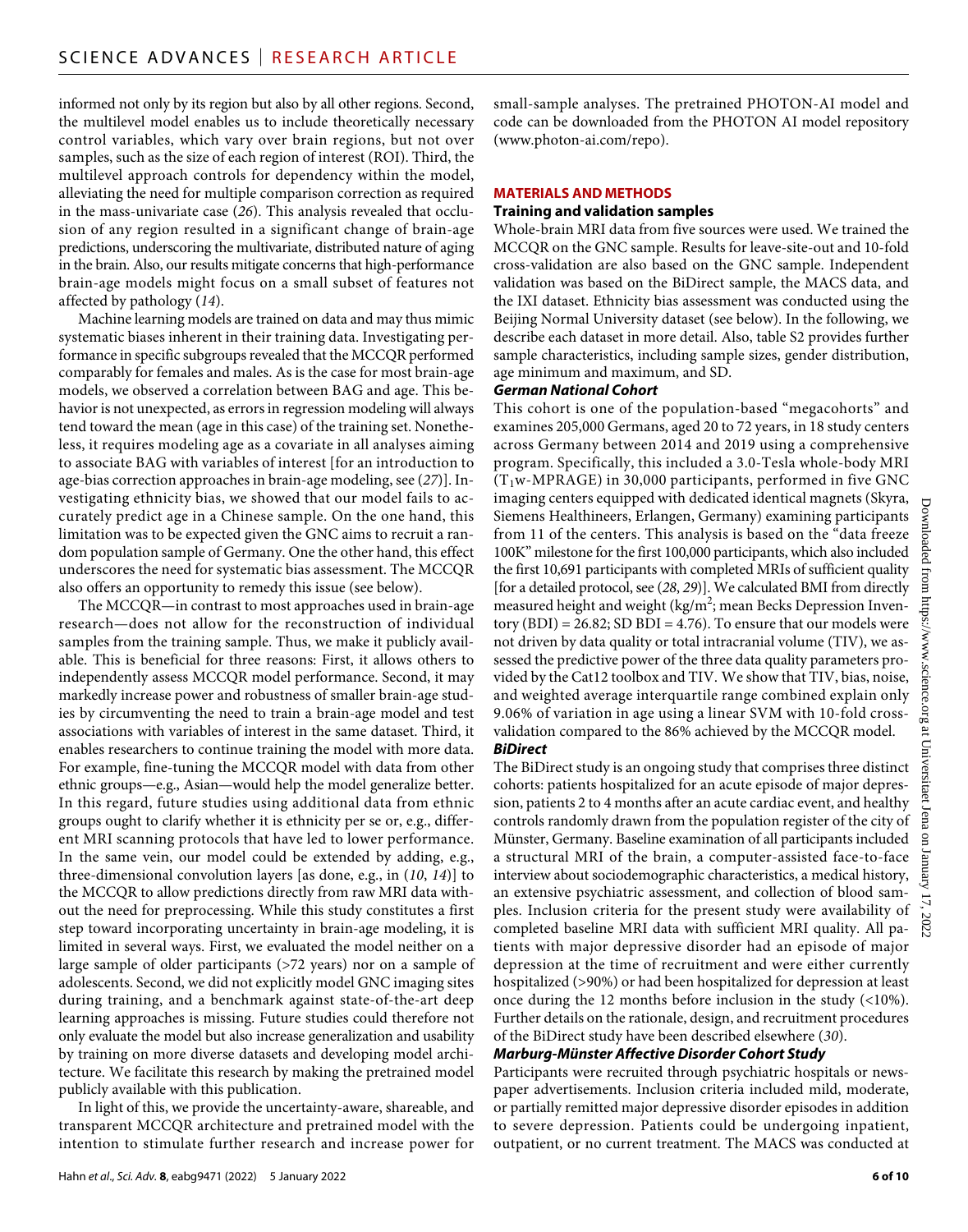two imaging sites: University of Münster, Germany, and University of Marburg, Germany. Further details about the structure of the MACS (*31*) and MRI quality assurance protocol (*21*) are provided elsewhere. Inclusion criteria for the present study were availability of completed baseline MRI data with sufficient MRI quality [see (*21*) for details]. *Information eXtraction from Images*

#### This dataset comprises images from normal, healthy participants, along with demographic characteristics, collected as part of the IXI project available for download [\(https://brain-development.org/](https://brain-development.org/ixi-dataset/) [ixi-dataset/](https://brain-development.org/ixi-dataset/)). The data have been collected at three hospitals in London (Hammersmith Hospital using a Philips 3T system, Guy's Hospital using a Philips 1.5T system, and Institute of Psychiatry using a GE 1.5T system). Inclusion criteria for the present study were availability of completed baseline MRI data.

#### *Beijing Normal University*

This dataset includes 180 healthy controls from a community (student) sample at Beijing Normal University in China. Inclusion criteria for the present study were availability of completed baseline MRI data. Further details can be found online [\(http://fcon\\_1000.](http://fcon_1000.projects.nitrc.org/indi/retro/BeijingEnhanced.html) [projects.nitrc.org/indi/retro/BeijingEnhanced.html](http://fcon_1000.projects.nitrc.org/indi/retro/BeijingEnhanced.html)).

#### **MRI preprocessing**

MRI data were preprocessed using the CAT12 toolbox (built 1450 with SPM12 version 7487 and Matlab 2019a; [http://dbm.neuro.](http://dbm.neuro.uni-jena.de/cat) [uni-jena.de/cat\)](http://dbm.neuro.uni-jena.de/cat) with default parameters. Images were bias corrected, segmented using tissue classification, normalized to MNI-space using DARTEL normalization, smoothed with an isotropic Gaussian Kernel (8 mm FWHM), and resampled to 3-mm isomorphic voxels. Using the PHOTON AI software (see "Model training and validation" section below), a whole-brain mask comprising all gray matter voxels was applied, data were vectorized, features with zero variance in the GNC dataset were removed, and the scikit-learn Standard Scaler was applied.

#### **MCCQR model**

Commonly, regression models  $f^W(x)$  are used to describe the relationship of features  $X = (x, \ldots, x_n)$  and a target variable  $y = (y_1, \ldots, y_n)$ . We denote model predictions  $\hat{y} = f^W(x)$  with *W* the model parameters. Commonly, these regression models provide predictions as point estimates rather predictive distributions. We thus consider two types of uncertainty in accordance with Kendall and Gal (*32*). The first—aleatory uncertainty—captures noise inherent in the observations. The second—epistemic uncertainty—accounts for uncertainty in the model. While the former is irreducible for a given model, the latter depends on data availability and training and is thus affected by data density and can be reduced by training (i) the model based on the loss function and (ii) with additional data. While numerous approaches to uncertainty quantification have been suggested, no commonly accepted approach exists. While Bayesian approaches such as GPR provide a mathematically elegant framework, such approaches often fail in high-dimensional settings or are not scalable to large datasets (*33*). In particular, capturing aleatory and epistemic uncertainty within the same neural network model remains challenging (*34*). Here, we suggest to combine composite QR and Monte Carlo dropout to model aleatory and epistemic uncertainty within a single framework, respectively.

#### *Composite QR*

QR provides an estimate not only of the conditional mean (as is done when optimizing for mean absolute error) but also of any

quantile in the data. This comes with two advantages. First, we can estimate the median (instead of the mean), thereby obtaining a prediction more robust to potential outliers. Second, predicting quantiles can yield predictive intervals, thereby modeling aleatory uncertainty. For example, we cannot only predict a sample's target value but also the 95% confidence bounds of this prediction. This makes QR interesting whenever percentile curves are of interest, e.g., when screening for abnormal growth.

Commonly, conditional quantiles for predetermined quantile probabilities are estimated separately by different regression equations. These are then combined to build a piecewise estimate of the conditional response distribution. As this approach is prone to "quantile crossing," i.e., QR predictions do not increase with the specified quantile probability , composite QR was introduced (*35*). In composite QR, simultaneous estimates for multiple values of  $\tau$ are obtained, and the regression coefficients are shared across the different QR models. In essence, we aim to approximate a single -independent function that best describes the function to be learned. Structurally, composite QR differs from QR only in that the QR error (tilted loss) function is summed over many, usually equally spaced values of  $\tau$ . Specifically, QR is implemented using the QR error function (*36*) to optimize a neural network via

$$
E_{\tau} = \frac{1}{N} \sum_{t=1}^{N} \rho_{\tau}(y(t) - \hat{y}(t))
$$

with the tilted loss function  $\rho$ 

 $\rho_{\tau}(\epsilon) = \tau \cdot \epsilon$  if  $\epsilon \geq 0$ , else  $(1 - \tau) \epsilon$ 

Composite QR extends this idea to estimating multiple quantiles simultaneously. This is not only more stable but also computationally more efficient as fewer coefficients and fewer operations during weight updating are required. To achieve this, we modified the QR error function (above) to

$$
E_{C\tau} = \frac{1}{KN} \sum_{k=1}^{K} \sum_{t=1}^{N} \rho_{\tau_k}(y(t) - \hat{y}_{\tau_k}(t))
$$

where  $\tau_k$  are usually equally spaced, for example,  $\tau_k = \frac{k}{K+1}$  for *k* = 1,2,…, *K* as suggested by Cannon (*18*). Specifically, we calculate 101 equally spaced quantile values for  $0 < \tau < 1$ . To allow for continuous sampling during prediction, we linearly interpolated these quantile values. Note that while this approach does not formally guarantee the absence of quantile crossover, composite QR reduced the likelihood so much that we never empirically observed quantile crossover for any of the more than 1.48 billion quantiles (arising from 101 quantiles, 14,695 samples, and 1000 draws from the predictive distribution per sample) estimated during independent and cross-validation in this study.

#### *Monte Carlo dropout*

While composite QR captures aleatory uncertainty, it does not account for epistemic uncertainty, i.e., uncertainty in the model parameters. For example, epistemic uncertainty should be higher in regions of the input space where little data are available, whereas it should be lower in regions with high data density. While we could, in principle, model each weight of a neural network as distribution from which to sample weight values during prediction, estimating these probabilistic models remains challenging for high-dimensional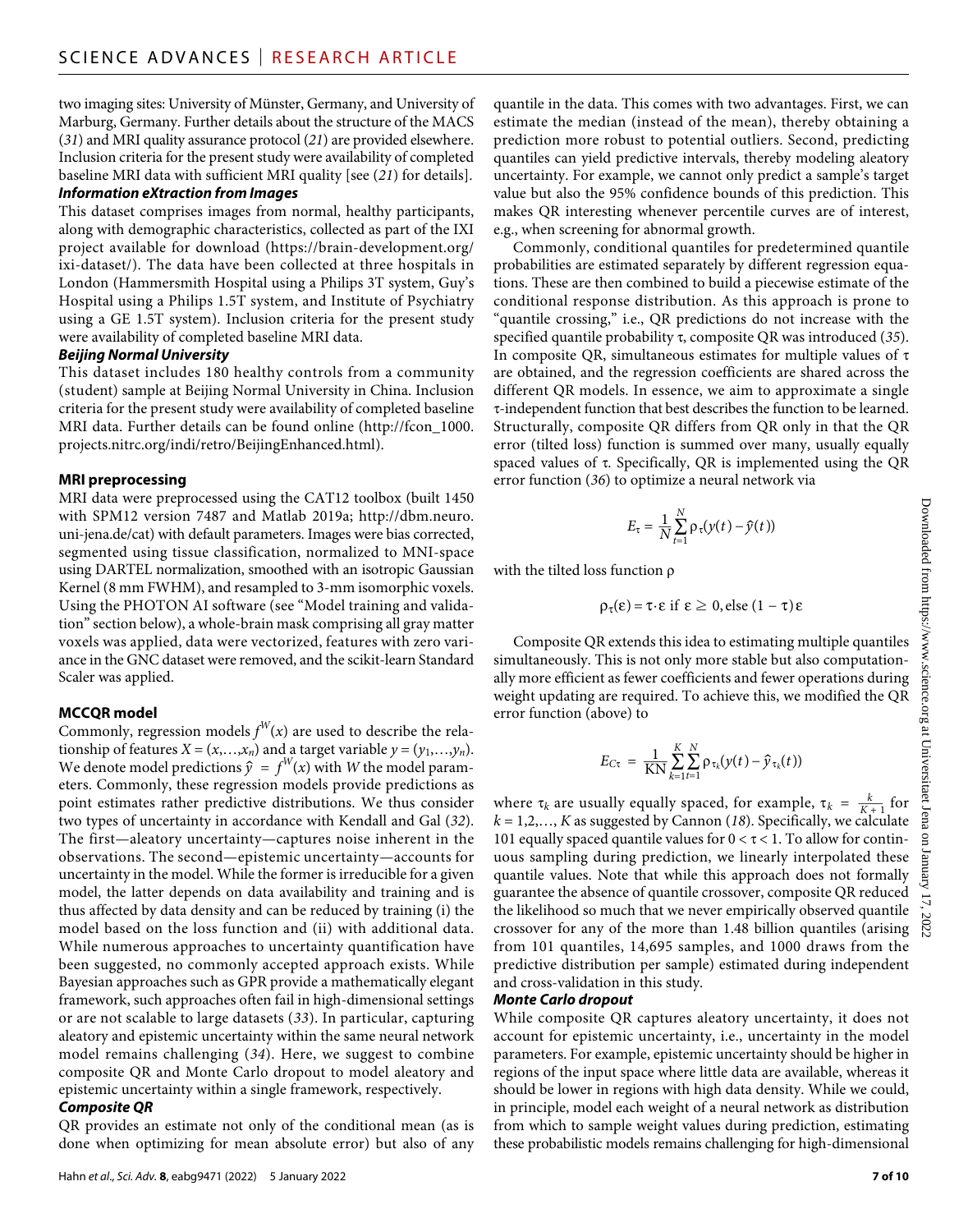data. Following Gal and Ghahramani (*19*), we therefore adopted a Monte Carlo dropout approach. While dropout is commonly used for regularization during neural network training, the Monte Carlo dropout approach enforces dropout during training and at test time. Thus, dropout can be used to obtain *T* predictions for the same input with different active neurons. This allows the estimation of  $p(y|f^W(x))$ , the mean probability of a prediction given a test input  $X = (X_1, \ldots, X_n)$  for the neural network *f* with the according weights *W*. We therefore define our likelihood as a Gaussian with mean given by the model output according to Gal and Ghahramani (*19*)

$$
p(y | f^W(x)) = N(f^W(x), \sigma^2)
$$

We can then calculate the mean probability using Monte Carlo dropout performing *T* forward passes using randomly sampled weight values *Wi* from the neural network using dropout as

$$
p(y | f^{W}(x)) = \frac{1}{T} \sum_{i=1}^{T} p(f^{W}(x) = k | x, W_{i})
$$

#### *Monte Carlo dropout composite QR*

To model epistemic and aleatory uncertainty simultaneously within the same framework, we combined Monte Carlo dropout and composite QR described above. Specifically, we implemented the resulting MCCQR Neural Network consisting of one hidden layer with 32 rectified linear units using Tensorflow 2.0 together with tensor flow probability for robust median MAE calculation over batches. Note that we used MAE instead of the more common mean absolute error as the median is more robust to outliers compared to the mean. We trained for 10 epochs with a learning rate of 0.01, a batch size of 64, and a dropout rate of 0.2 using the Adam Optimizer with default settings. Predictions were obtained by sampling 1000 times from each sample's predictive distribution with random  $\tau$  values and dropout enabled. A sample's brain-age prediction was computed as the median of the resulting values. Likewise, uncertainty was computed as the SD of the resulting values.

#### *Reconstruction of individual-level data*

Machine learning models traditionally used in brain-age modeling allow for the reconstruction of individual-level data. For our model, however, only saving model parameters and network architecture is required. Reconstructing individual-level data from this information alone is not possible for quantitative and conceptual reasons: Considering the quantity of information, our final model contains 1,269,701 parameters, 64 of which are not trainable. The complete training dataset consists of 10,696 images containing 39,904 voxels each, resulting in 426,733,376 parameters in the dataset. This amounts to about 336 times the number of parameters in our model, rendering it incapable of "memorizing" the data. Considering the conceptual nature of the training process, our model applies the Monte Carlo dropout. This method—used to counter overfitting and to estimate epistemic uncertainty—randomly reduces the number of active units during a forward pass. As the network parameters are optimized for inference across the whole training set, the network is not capable of compressing the images. Thus, we cannot recover individual trainings samples from the network.

#### **Benchmarking alternative machine learning models**

We evaluated our MCCQR Neural Network model against five commonly used algorithms in brain-age modeling—namely, the

RVR, linear SVM, SVM-rbf, GPR, and LASSO regression. We used the fast-rvm implementation from sklearn-bayes ([https://github.](https://github.com/AmazaspShumik/sklearn-bayes) [com/AmazaspShumik/sklearn-bayes\)](https://github.com/AmazaspShumik/sklearn-bayes) and used SVM, GPR, and LASSO implementations from sci-kit learn (*37*) with default settings. For comparison, we also evaluated a version of our neural network model without uncertainty quantification but with an otherwise identical network structure and hyperparameters optimizing mean absolute error over predictions instead of the tilted loss function used for the MCCQR model.

#### **Model training and validation**

All models were trained and cross-validated using the PHOTON AI software [\(www.photon-ai.com\)](http://www.photon-ai.com) for leave-site-out and 10-fold crossvalidation on the GNC sample. Independent validation was conducted using PHOTON AI's .photon format for pipeline-based prediction with the BiDirect, MACS, IXI, and Beijing Normal University samples.

#### **Generalized linear multilevel modeling for occlusion-sensitivity mapping**

Occlusion-sensitivity mapping—in analogy to occlusion-based approaches for two-dimensional images (*24*)—quantifies regional importance as the reduction in performance when features from a specific region are withheld. Occlusion was implemented by sequentially setting all voxels within each of the 116 ROIs of the AAL brain atlas (*38*) to zero. Occlusion sensitivity is widely used to gain insight into which regions of an image a machine learning model uses for prediction. A region is considered more important if model performance decreases more strongly when information from this region is withheld.

To quantify this notion of importance, we combined occlusionsensitivity mapping with generalized linear multilevel modeling. Specifically, we used multiple linear regression using the R packages lme4 to model the difference between BAG based on whole-brain data and BAG if information from a specific atlas region is withheld.

To investigate regionally specific effects, we computed uncertaintycorrected BAG estimates for each individual and ROI (i.e., 116 regions from the AAL atlas distributed with statistical parametric mapping (SPM); [www.fil.ion.ucl.ac.uk/spm/](http://www.fil.ion.ucl.ac.uk/spm/)) independently. Then, we predicted uncertainty-corrected BAG from a group factor with AAL regions as factor levels, controlling for chronological age, site (where appropriate), gender, and ROI size. The ROI group factor was defined as treatment contrast with the whole-brain (no occlusion) level as reference factor. This way, ROI effect estimates can easily be interpreted as difference in BAG from the full model. *P* values for ROI factor level effects were computed using the Kenward-Roger approximation (*39*) as implemented in the afex R package. This approach allows us to test whether the occlusion of a given region results in an above-chance change of predictive performance. While beyond the scope of this paper, the combination of occlusion-sensitivity mapping and generalized linear multilevel modeling also allows for the investigation of regional effects between clinical groups.

More generally, our approach can be considered a form of modelindependent explainable AI: In recent years, a large number of methods have been proposed that aim to shed light on the contribution of variables or groups of variables on a model prediction [for a review and best practice, see (*40*)]. Among those are algorithmspecific approaches such as layer-wise relevance propagation that work with deep neural networks or the weight mapping for SVMs.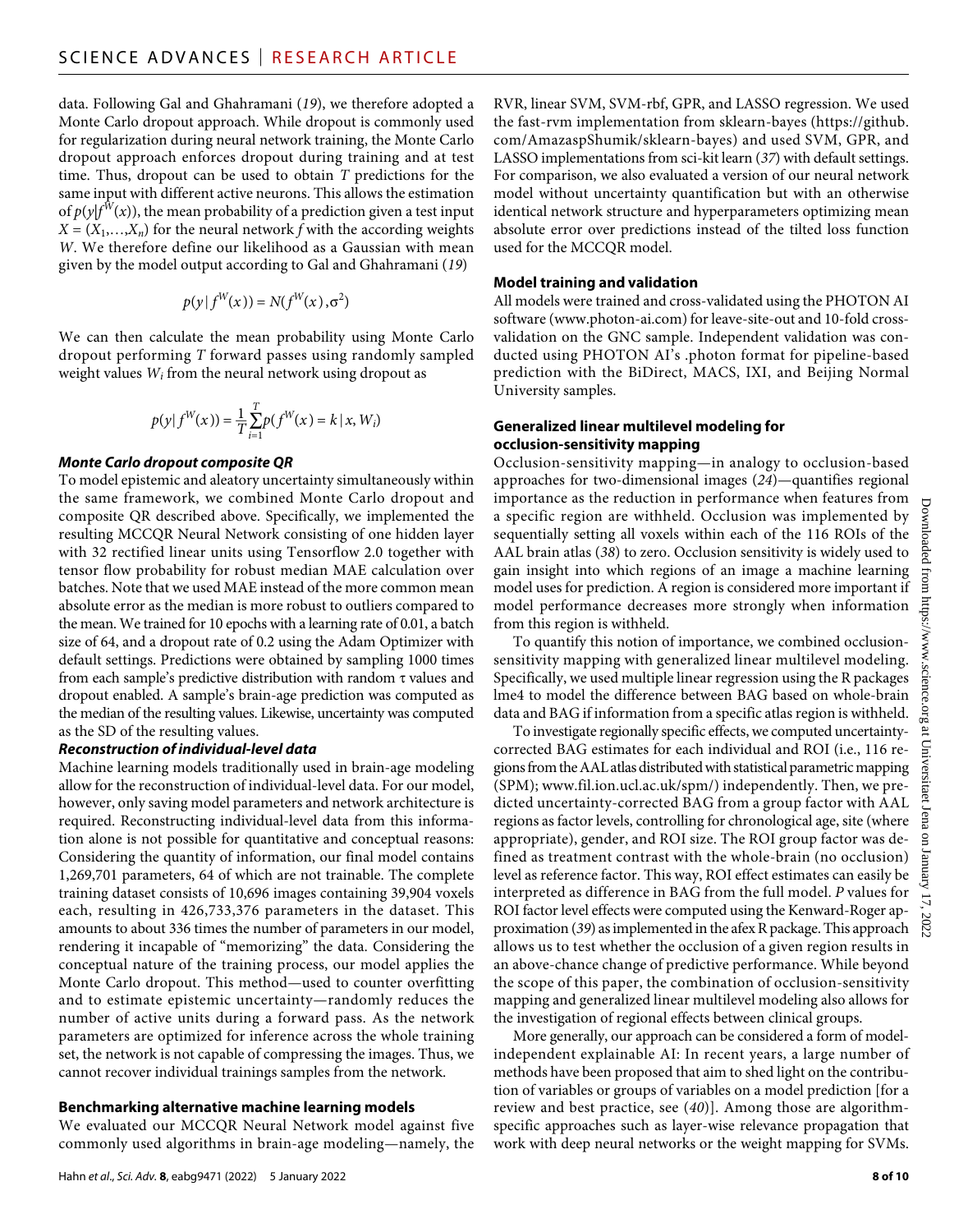In essence, these techniques provide (qualitative) heatmaps, i.e., help to understand the informational flow in the network. In contrast, more general approaches ask how the prediction for a single sample/participant would change if the data changed (e.g., if we did not have variable *x* or if its single-to-noise ratio changes). As we aimed to quantify the effect of omitting/occluding ROIs independent of a specific training sample, we opted for occlusion mapping here.

#### **SUPPLEMENTARY MATERIALS**

Supplementary material for this article is available at [https://science.org/doi/10.1126/](https://science.org/doi/10.1126/sciadv.abg9471) [sciadv.abg9471](https://science.org/doi/10.1126/sciadv.abg9471)

[View/request a protocol for this paper from](https://en.bio-protocol.org/cjrap.aspx?eid=10.1126/sciadv.abg9471) *Bio-protocol*.

#### **REFERENCES AND NOTES**

- 1. J. H. Cole, K. Franke, Predicting age using neuroimaging: Innovative brain ageing biomarkers. *Trends Neurosci.* **40**, 681–690 (2017).
- 2. F. C. Ludwig, M. E. Smoke, The measurement of biological age. *Exp. Aging Res.* **6**, 497–522 (1980).
- 3. J. H. Cole, Multimodality neuroimaging brain-age in UK biobank: Relationship to biomedical, lifestyle, and cognitive factors. *Neurobiol. Aging* **92**, 34–42 (2020).
- 4. K. Franke, C. Gaser, Ten years of brainage as a neuroimaging biomarker of brain aging: What insights have we gained? *Front. Neurol.* **10**, 789 (2019).
- 5. J. H. Cole, S. J. Ritchie, M. E. Bastin, M. C. V. Hernandez, S. M. Maniega, N. Royle, J. Corley, A. Pattie, S. E. Harris, Q. Zhang, N. R. Wray, P. Redmond, R. E. Marioni, J. M. Starr, S. R. Cox, J. M. Wardlaw, D. J. Sharp, I. J. Deary, Brain age predicts mortality. *Mol. Psychiatry* **23**, 1385–1392 (2018).
- 6. N. Bittner, C. Jockwitz, K. Franke, C. Gaser, S. Moebus, U. J. Bayen, K. Amunts, S. Caspers, When your brain looks older than expected: Combined lifestyle risk and BrainAGE. *Brain Struct. Funct.* **226**, 621–645 (2021).
- 7. K. Franke, C. Gaser, Longitudinal changes in individual BrainAGE in healthy aging, mild cognitive impairment, and Alzheimer's disease. *GeroPsych* **25**, 235–245 (2012).
- 8. C. Gaser, K. Franke, S. Kloppel, N. Koutsouleris, H. Sauer; Alzheimer's Disease Neuroimaging Initiative, BrainAGE in Mild cognitive impaired patients: Predicting the conversion to Alzheimer's disease. *PLOS ONE* **8**, e67346 (2013).
- 9. J. H. Cole, R. E. Marioni, S. E. Harris, I. J. Deary, Brain age and other bodily 'ages': Implications for neuropsychiatry. *Mol. Psychiatry* **24**, 266–281 (2019).
- 10. J. H. Cole, R. P. K. Poudel, D. Tsagkrasoulis, M. W. A. Caan, C. Steves, T. D. Spector, G. Montana, Predicting brain age with deep learning from raw imaging data results in a reliable and heritable biomarker. *NeuroImage* **163**, 115–124 (2017).
- 11. L. K. M. Han, R. Dinga, T. Hahn, C. R. K. Ching, L. T. Eyler, L. Aftanas, M. Aghajani, A. Aleman, B. T. Baune, K. Berger, I. Brak, G. B. Filho, A. Carballedo, C. G. Connolly, B. Couvy-Duchesne, K. R. Cullen, U. Dannlowski, C. G. Davey, D. Dima, F. L. S. Duran, V. Enneking, E. Filimonova, S. Frenzel, T. Frodl, C. H. Y. Fu, B. R. Godlewska, I. H. Gotlib, H. J. Grabe, N. A. Groenewold, D. Grotegerd, O. Gruber, G. B. Hall, B. J. Harrison, S. N. Hatton, M. Hermesdorf, I. B. Hickie, T. C. Ho, N. Hosten, A. Jansen, C. Kahler, T. Kircher, B. Klimes-Dougan, B. Kramer, A. Krug, J. Lagopoulos, R. Leenings, F. P. MacMaster, G. MacQueen, A. McIntosh, Q. McLellan, K. L. McMahon, S. E. Medland, B. A. Mueller, B. Mwangi, E. Osipov, M. J. Portella, E. Pozzi, L. Reneman, J. Repple, P. G. P. Rosa, M. D. Sacchet, P. G. Samann, K. Schnell, A. Schrantee, E. Simulionyte, J. C. Soares, J. Sommer, D. J. Stein, O. Steinstrater, L. T. Strike, S. I. Thomopoulos, M. J. van Tol, I. M. Veer, R. R. J. M. Vermeiren, H. Walter, N. J. A. van der Wee, S. J. A. van der Werff, H. Whalley, N. R. Winter, K. Wittfeld, M. J. Wright, M. J. Wu, H. Volzke, T. T. Yang, V. Zannias, G. I. de Zubicaray, G. B. Zunta-Soares, C. Abe, M. Alda, O. A. Andreassen, E. Ben, C. M. Bonnin, E. J. Canales-Rodriguez, D. Cannon, X. Caseras, T. M. Chaim-Avancini, T. Elvsaashagen, P. Favre, S. F. Foley, J. M. Fullerton, J. M. Goikolea, B. C. M. Haarman, T. Hajek, C. Henry, J. Houenou, F. M. Howells, M. Ingvar, R. Kuplicki, B. Lafer, M. Landen, R. Machado-Vieira, U. F. Malt, C. McDonald, P. B. Mitchell, L. Nabulsi, M. C. G. Otaduy, B. J. Overs, M. Polosan, E. Pomarol-Clotet, J. Radua, M. M. Rive, G. Roberts, H. G. Ruhe, R. Salvador, S. Sarro, T. D. Satterthwaite, J. Savitz, A. H. Schene, P. R. Schofield, M. H. Serpa, K. Sim, M. G. Soeiro-de-Souza, A. N. Sutherland, H. S. Temmingh, G. M. Timmons, A. Uhlmann, E. Vieta, D. H. Wolf, M. V. Zanetti, N. Jahanshad, P. M. Thompson, D. J. Veltman, B. W. J. H. Penninx, A. F. Marquand, J. H. Cole, L. Schmaal, Brain aging in major depressive disorder: Results from the ENIGMA major depressive disorder working group. *Mol. Psychiatry* **26**, 5124–5139 (2020).
- 12. T. Kaufmann, D. van der Meer, N. T. Doan, E. Schwarz, M. J. Lund, I. Agartz, D. Alns, D. M. Barch, R. Baur-Streubel, A. Bertolino, F. Bettella, M. K. Beyer, E. Ben, S. Borgwardt, C. L. Brandt, J. Buitelaar, E. G. Celius, S. Cervenka, A. Conzelmann, A. Cordova-Palomera, A. M. Dale, D. J. F. de Quervain, P. D. Carlo, S. Diurovic, E. S. Drum, S. Eisenacher, T. Elvsaashagen, T. Espeseth, H. Fatouros-Bergman, L. Flyckt, B. Franke, O. Frei, B. Haatveit,
- A. K. Haaberg, H. F. Harbo, C. A. Hartman, D. Heslenfeld, P. J. Hoekstra, E. A. Hgestl, T. L. Jernigan, R. Jonassen, E. G. Jonsson, L. Farde, L. Flyckt, G. Engberg, S. Erhardt, H. Fatouros-Bergman, S. Cervenka, L. Schwieler, F. Piehl, I. Agartz, K. Collste, P. Victorsson, A. Malmqvist, M. Hedberg, F. Orhan, P. Kirsch, I. Koszewska, K. K. Kolskaar, N. I. Landr, S. L. Hellard, K. P. Lesch, S. Lovestone, A. Lundervold, A. J. Lundervold, L. A. Maglanoc, U. F. Malt, P. Mecocci, I. Melle, A. Meyer-Lindenberg, T. Moberget, L. B. Norbom, J. E. Nordvik, L. Nyberg, J. Oosterlaan, M. Papalino, A. Papassotiropoulos, P. Pauli, G. Pergola, K. Persson, G. Richard, J. Rokicki, A. M. Sanders, G. Selbk, A. A. Shadrin, O. B. Smeland, H. Soininen, P. Sowa, V. M. Steen, M. Tsolaki, K. M. Ulrichsen, B. Vellas, L. Wang, E. Westman, G. C. Ziegler, M. Zink, O. A. Andreassen, L. T. Westlye, Common brain disorders are associated with heritable patterns of apparent aging of the brain. *Nat. Neurosci.* **22**, 1617–1623 (2019).
- 13. C. Flint, M. Cearns, N. Opel, R. Redlich, D. M. A. Mehler, D. Emden, N. R. Winter, R. Leenings, S. B. Eickhoff, T. Kircher, A. Krug, I. Nenadic, V. Arolt, S. Clark, B. T. Baune, X. Jiang, U. Dannlowski, T. Hahn, Systematic overestimation of machine learning performance in neuroimaging studies of depression. *Neuropsychopharmacology* **46**, 1510–1517 (2019).
- 14. V. M. Bashyam, G. Erus, J. Doshi, M. Habes, I. Nasralah, M. Truelove-Hill, D. Srinivasan, L. Mamourian, R. Pomponio, Y. Fan, L. J. Launer, C. L. Masters, P. Maruff, C. Zhuo, H. Volzke, S. C. Johnson, J. Fripp, N. Koutsouleris, T. D. Satterthwaite, D. Wolf, R. E. Gur, R. C. Gur, J. Morris, M. S. Albert, H. J. Grabe, S. Resnick, R. N. Bryan, D. A. Wolk, H. Shou, C. Davatzikos, MRI signatures of brain age and disease over the lifespan based on a deep brain network and 14 468 individuals worldwide. *Brain* **143**, 2312–2324 (2020).
- 15. A. Marquand, M. Howard, M. Brammer, C. Chu, S. Coen, J. Mourao-Miranda, Quantitative prediction of subjective pain intensity from whole-brain fMRI data using Gaussian processes. *NeuroImage* **49**, 2178–2189 (2010).
- 16. P. Voosen, How AI detectives are cracking open the black box of deep learning. *Science* (2017).
- 17. A. F. Marquand, I. Rezek, J. Buitelaar, C. F. Beckmann, Understanding heterogeneity in clinical cohorts using normative models: Beyond case-control studies. *Biol. Psychiatry* **80**, 552–561 (2016).
- 18. A. J. Cannon, Non-crossing nonlinear regression quantiles by monotone composite quantile regression neural network, with application to rainfall extremes. *Stoch. Env. Res. Risk A.* **32**, 3207–3225 (2018).
- 19. Y. Gal, Z. Ghahramani, in *Proceedings of The 33rd International Conference on Machine Learning*, K. Q. Weinberger, Maria Florina Balcan, Eds. (PMLR, 2016), vol. 48, pp. 1050–1059.
- 20. M. Palma, S. Tavakoli, J. Brettschneider, T. E. Nichols; Alzheimer's Disease Neuroimaging Initiative, Quantifying uncertainty in brain-predicted age using scalar-on-image quantile regression. *NeuroImage* **219**, 116938 (2020).
- 21. C. Vogelbacher, T. W. D. Mobius, J. Sommer, V. Schuster, U. Dannlowski, T. Kircher, A. Dempfle, A. Jansen, M. H. A. Bopp, The Marburg-Münster Affective Disorders Cohort Study (MACS): A quality assurance protocol for MR neuroimaging data. *NeuroImage* **172**, 450–460 (2018).
- 22. M. Cearns, T. Hahn, B. T. Baune, Recommendations and future directions forsupervised machine learning in psychiatry. *Transl. Psychiatry* **9**, 271 (2019).
- 23. M. L. FAT, Fairness, Accountability, and Transparency in Machine Learning. *Retrieved December*. **24**, 2018 (2018).
- 24. M. D. Zeiler, R. Fergus, in *Lecture Notes in Computer Science (including subseries Lecture Notes in Artificial Intelligence and Lecture Notes in Bioinformatics)* (2014), vol. 8689 LNCS of *Lecture Notes in Computer Science*, pp. 818–833.
- 25. S. Bach, A. Binder, G. Montavon, F. Klauschen, K. R. Muller, W. Samek, On pixel-wise explanations for non-linear classifier decisions by layer-wise relevance propagation. *PLOS ONE* **10**, e0130140 (2015).
- 26. A. Gelman, J. Hill, M. Yajima, Why we (usually) don't have to worry about multiple comparisons. *J. Res. Educ. Eff.* **5**, 189–211 (2012).
- 27. A. M. G. de Lange, J. H. Cole, Commentary: Correction procedures in brain-age prediction. *Neuroimage Clin.* **26**, 24–26 (2020).
- 28. German National Cohort (GNC) Consortium, The German National Cohort: Aims, study des. *Eur. J. Epidemiol.* **29**, 371–382 (2014).
- 29. F. Bamberg, H.-U. Kauczor, S. Weckbach, C. L. Schlett, M. Forsting, S. C. Ladd, K. H. Greiser, M.-A. Weber, J. Schulz-Menger, T. Niendorf, T. Pischon, S. Caspers, K. Amunts, K. Berger, R. Bulow, N. Hosten, K. Hegenscheid, T. Kroncke, J. Linseisen, M. Gunther, J. G. Hirsch, A. Kohn, T. Hendel, H.-E. Wichmann, B. Schmidt, K.-H. Jockel, W. Hoffmann, R. Kaaks, M. F. Reiser, H. Volzke; German National Cohort MRI Study Investigators, Whole-body MR imaging in the german national cohort: Rationale, design, and technical background. *Radiology* **277**, 206–220 (2015).
- 30. H. Teismann, H. Wersching, M. Nagel, V. Arolt, W. Heindel, B. T. Baune, J. Wellmann, H. W. Hense, K. Berger, Establishing the bidirectional relationship between depression and subclinical arteriosclerosis- Rationale, design, and characteristics of the BiDirect Study. *BMC Psychiatry* **14**, 174 (2014).
- 31. T. Kircher, M. Wohr, I. Nenadic, R. Schwarting, G. Schratt, J. Alferink, C. Culmsee, H. Garn, T. Hahn, B. Muller-Myhsok, A. Dempfle, M. Hahmann, A. Jansen, P. Pfefferle, H. Renz,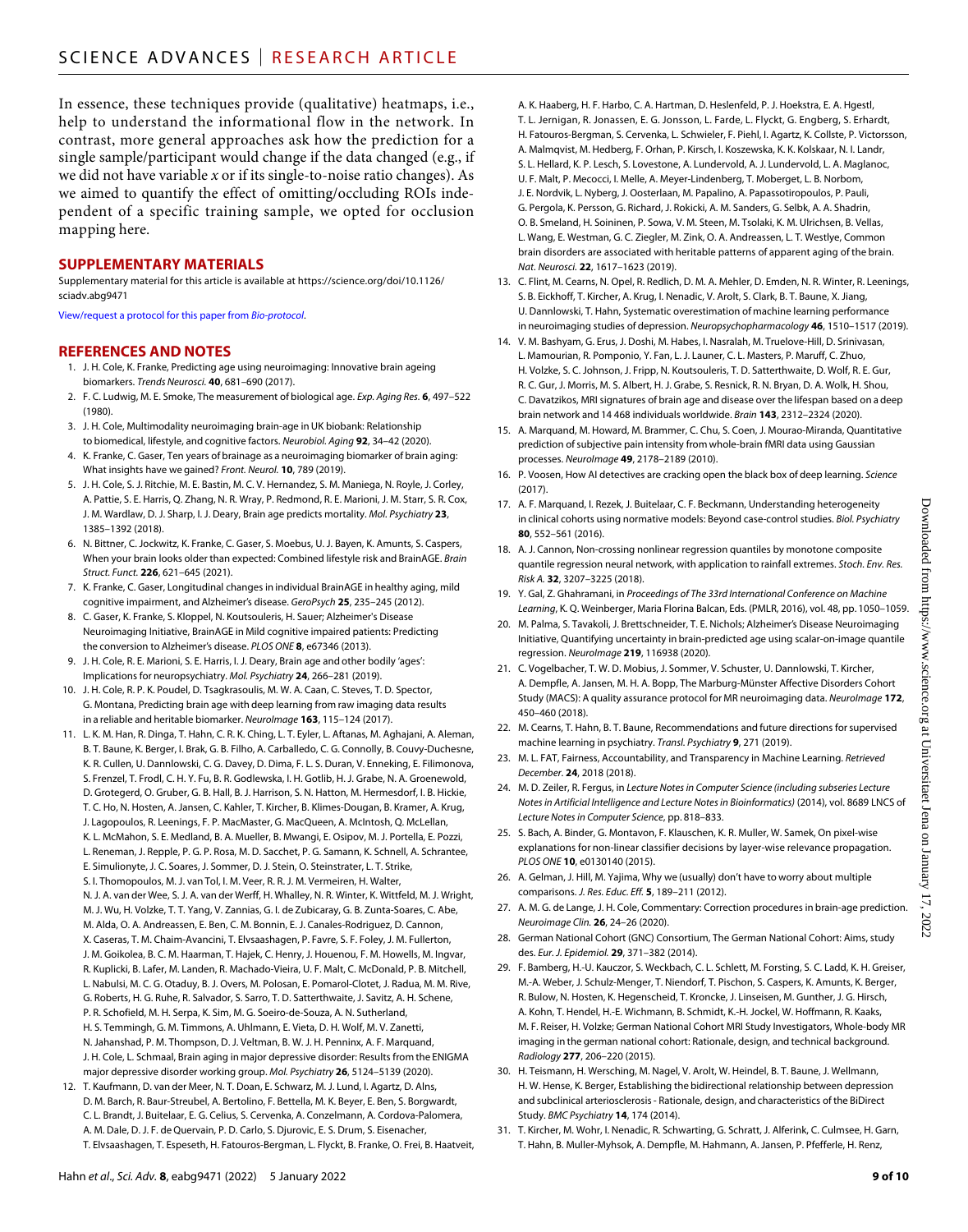M. Rietschel, S. H. Witt, M. Nothen, A. Krug, U. Dannlowski, Neurobiology of the major psychoses: A translational perspective on brain structure and function—the FOR2107 consortium. *Eur. Arch. Psychiatry Clin. Neurosci.* **269**, 949–962 (2019).

- 32. A. Kendall, Y. Gal, What uncertainties do we need in Bayesian deep learning for computer vision? *Advances in Neural Information Processing Systems*. **2017-Decem**, 5575–5585 (2017).
- 33. H. Liu, Y.-S. Ong, X. Shen, J. Cai, When gaussian process meets big data: A review ofscalable GPs. *Ieee T Neur Net Lear.* **31**, 4405–4423 (2020).
- 34. N. Tagasovska, D. Lopez-Paz, Single-Model Uncertainties for Deep Learning. arXiv:[1811.00908](https://arxiv.org/abs/1811.00908) (2018).
- 35. Q. Xu, K. Deng, C. Jiang, F. Sun, X. Huang, Composite quantile regression neural network with applications. *Expert Syst. Appl.* **76**, 129–139 (2017).
- 36. R. Koenker, G. Bassett, Regression quantiles. *Econometrica* **46**, 33 (1978).
- 37. F. Pedregosa, G. Varoquaux, A. Gramfort, V. Michel, B. Thirion, O. Grisel, M. Blondel, P. Prettenhofer, R. Weiss, V. Dubourg, Scikit-learn: Machine learning in Python. *the*. *J. Mach. Learn. Res.* **12**, 2825–2830 (2011).
- 38. N. Tzourio-Mazoyer, B. Landeau, D. Papathanassiou, F. Crivello, O. Etard, N. Delcroix, B. Mazoyer, M. Joliot, Automated anatomical labeling of activations in SPM using a macroscopic anatomical parcellation of the MNI MRI single-subject brain. *NeuroImage* **15**, 273–289 (2002).
- 39. U. Halekoh, S. Hjsgaard, A kenward-Roger approximation and parametric bootstrap methods for tests in linear mixed models-the R package pbkrtest. *J. Stat. Softw.* **59**, 1–32  $(2014)$
- 40. W. Samek, G. Montavon, S. Lapuschkin, C. J. Anders, K.-R. Müller, Explaining deep neural networks and beyond: A review of methods and applications. *Proc. IEEE* **109**, 247–278 (2021).

#### **Acknowledgments**

**Funding:** This work was funded by the German Research Foundation (DFG grants HA7070/2-2, HA7070/3, and HA7070/4 to T.H.) and the Interdisciplinary Center for Clinical Research (IZKF) of the medical faculty of Münster (grants Dan3/012/17 to U.D. and MzH 3/020/20 to T.H.). The analysis was conducted with data from the GNC [\(www.nako.de\)](http://www.nako.de). The GNC is funded by the Federal Ministry of Education and Research (BMBF) (project funding reference numbers: 01ER1301A/B/C and 01ER1511D), the federal states, and the Helmholtz Association with additional financial support by the participating universities and the institutes of the Helmholtz Association and of the Leibniz Association. We thank all participants who took part in the GNC study and the staff in this research program. The BiDirect Study is supported by grants from the German Ministry of Research and Education (BMBF) to the University of Muenster (grant numbers 01ER0816 and 01ER1506). The MACS dataset used in this work is part of the German multicenter consortium "Neurobiology of Affective Disorders: A translational perspective on brain structure and function," funded by the German Research Foundation (Deutsche Forschungsgemeinschaft DFG; Forschungsgruppe/ Research Unit FOR2107). Principal investigators (PIs) with respective areas of responsibility in the FOR2107 consortium are as follows: Work Package WP1, FOR2107/MACS cohort and brain imaging: T. Kircher (speaker FOR2107; DFG grant numbers KI 588/14-1 and KI 588/14-2),

U. Dannlowski (co-speaker FOR2107; DA 1151/5-1 and DA 1151/5-2), Axel Krug (KR 3822/5-1 and KR 3822/7-2), I. Nenadic (NE 2254/1-2), and C. Konrad (KO 4291/3-1). WP2, animal phenotyping: M. Wöhr (WO 1732/4-1 and WO 1732/4-2) and R. Schwarting (SCHW 559/14-1 and SCHW 559/14-2). WP3, miRNA: G. Schratt (SCHR 1136/3-1 and 1136/3-2). WP4, immunology, mitochondriae: J. Alferink (AL 1145/5-2), C. Culmsee (CU 43/9-1 and CU 43/9-2), and H. Garn (GA 545/5-1 and GA 545/7-2). WP5, genetics: M. Rietschel (RI 908/11-1 and RI 908/11-2), M. Nöthen (NO 246/10-1 and NO 246/10-2), and S. Witt (WI 3439/3-1 and WI 3439/3-2). WP6, multimethod data analytics: A. Jansen (JA 1890/7-1 and JA 1890/7-2), T. Hahn (HA 7070/2-2), B. Müller-Myhsok (MU1315/8-2), and A. Dempfle (DE 1614/3-1 and DE 1614/3-2). CP1, biobank: P. Pfefferle (PF 784/1-1 and PF 784/1-2) and H. Renz (RE 737/20-1 and 737/20-2). CP2, administration: T. Kircher (KI 588/15-1 and KI 588/17-1), U. Dannlowski (DA 1151/6-1), and C. Konrad (KO 4291/4-1). Data access and responsibility: All PIs take responsibility for the integrity of the respective study data and their components. All authors and coauthors had full access to all study data. The FOR2107 cohort project (WP1) was approved by the Ethics Committees of the Medical Faculties, University of Marburg (AZ: 07/14) and University of Münster (AZ: 2014-422-b-S). Financial support for the Beijing Normal University dataset used in this project was provided by a grant from the National Natural Science Foundation of China (30770594) and a grant from the National High Technology Program of China (863; 2008AA02Z405). We thank all study participants and staff at the GNC study centers, the data management center, and the GNC head office who enabled the conduction of the study and made the collection of all data possible. **Author contributions:** T.H. and J.E. conceived the idea, implemented the MCCQR method, analyzed the data, and wrote the paper. T.H., J.E., N.R.W., V.H., R.L., L.F., K.S., D.E., and B.R. developed and tested the MCCQR. N.R.W. and M.B. conceived and implemented the occlusion-based sensitivity mapping. T.H., J.E., N.R.W., C.G., and J.H.C. wrote the paper. K.S., V.H., and D.G. set up the preprocessing pipeline, preprocessed the data, and quality checked the results. N.O., R.R., J.R., D.G., S.M., T.K., H.K., and U.D. acquired, curated, quality checked, and provided the MACS data. U.D. and T.K. acquired funding, planned, and supervised the FOR2107 study as part of the MACS. J.G.H., T.N., B.E., F.B., T.K., R.B., H.V., O.v.S., R.F.S., L.U., B.S., S.C., and K.B. acquired, curated, quality checked, and provided the GNC data. K.B. acquired and provided the BiDirect data. T.H., J.E., U.D., K.B., C.G., and J.H.C. revised the manuscript. **Competing interests:** The authors declare that they have no competing interests. **Data and materials availability:** All data needed to evaluate the conclusions in the paper are present in the paper and the Supplementary Materials. In addition, IXI dataset is available from <https://brain-development.org/ixi-dataset/>. The GNC data can be provided by the GNC data transfer site based on a written data request, pending scientific review and a written cooperation agreement. Requests should be submitted to the GNC data transfer site (<https://transfer.nako.de>). The Beijing Normal dataset is available from [http://fcon\\_1000.projects.nitrc.org/indi/retro/BeijingEnhanced.html](http://fcon_1000.projects.nitrc.org/indi/retro/BeijingEnhanced.html). The MCCQR BrainAge model based on the GNC data as used in this study is available from [https://photon-ai.com/model\\_repo/uncertainty-brain-age.](https://photon-ai.com/model_repo/uncertainty-brain-age)

Submitted 8 February 2021 Accepted 11 November 2021 Published 5 January 2022 10.1126/sciadv.abg9471